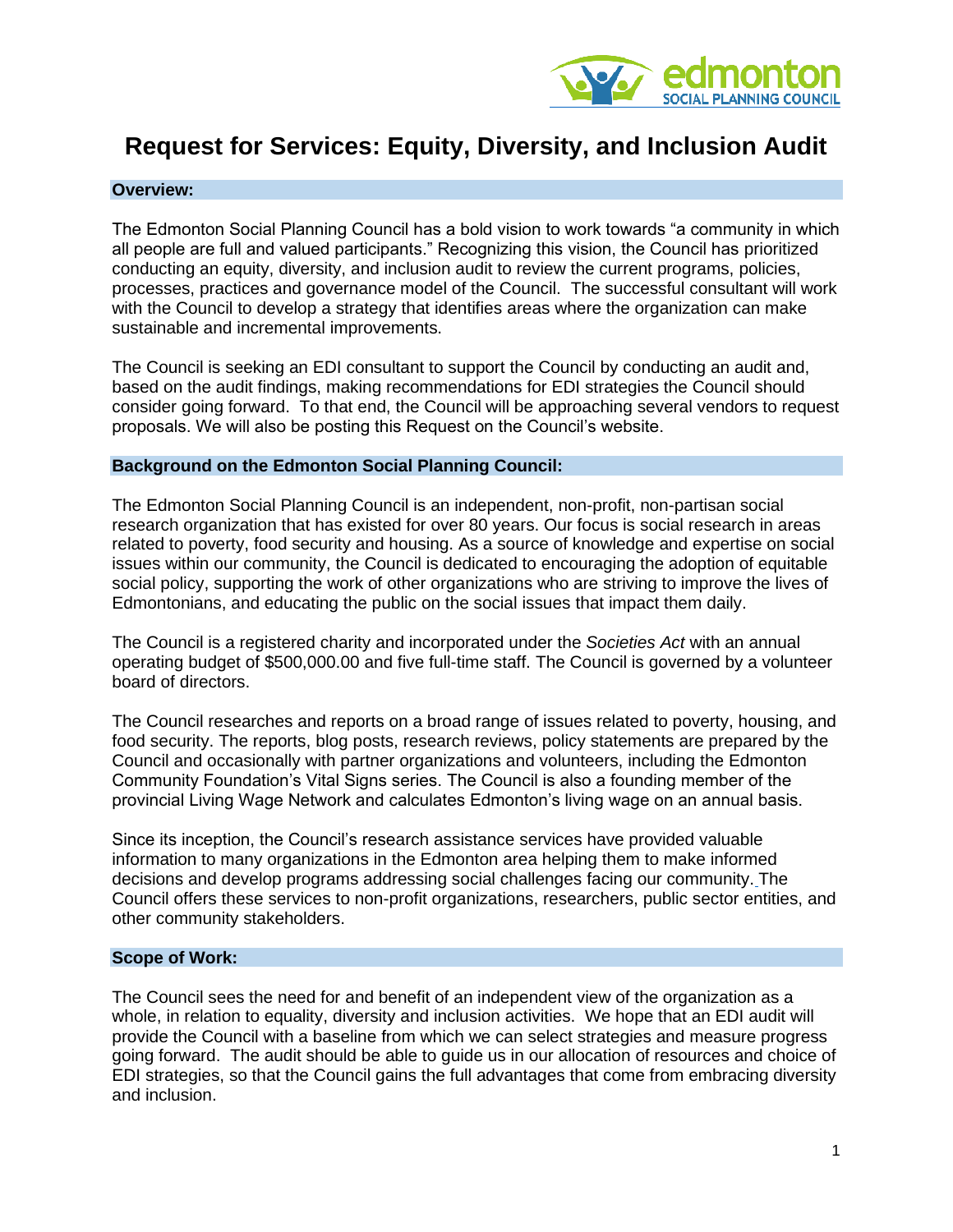

Given this, the major tasks (and deliverables) which fall within the scope of this Request include:

- 1. Provide the Council's Board and Staff with a basic level of knowledge and understanding around EDI through the delivery of training or series of workshops (ideally these will be somewhat interactive in nature, offering the added bonus of a positive team building experience as board and staff reflect on various aspects of policies, practices and structures of the organization).
- 2. Conduct an EDI audit that examines best practices, the Councils current governance and practices with an EDI lens at both the governance and operational level. The proposal should clearly identify the process and deliverables from this phase. The findings will be collected and reported to the Board of Directors.
- 3. Based on the outcomes of the EDI audit, provide specific and actionable recommendations to guide the organization including but not limited to:
	- a. Recommend Board recruitment and hiring practices consistent with a commitment to EDI
	- b. Specific policy, practice, operations and governance changes the Council should consider
	- c. Recommendations for strategies or actions moving forward to advance this work and maintain the type of organization we want to be. Include timelines and costs where appropriate.
	- d. Any additional recommendation or deliverables the Consultant feels would be beneficial.

The consultant is requested to provide a detailed breakdown of activities, including anticipated deliverables and engagement with the Council's staff and board as well as cost-breakdowns for the project.

#### **Budget:**

The Council's overall operational budget is set out above. At this point, the Council does not have a specific budget item or secured grant funding for an EDI audit. However, the Council believes it is important to do this and plans to dip into the Council's reserve funds to pay for it.

#### **Timelines:**

While the Council realizes that any timelines must be realistic, we would like to have this work completed as soon as practicable so that we can determine and implement strategies going forward. Ideally, we would like the work in the proposal to begin in May or June of 2022.

The proposal must include timelines for each of the five major tasks (i.e., start and end dates).

#### **Vendor Selection Timelines:**

The vendor selection process for this opportunity will unfold relatively briskly while allowing for dialogue with potential vendors as well as appropriate internal deliberation. Vendor selection timelines are as follows: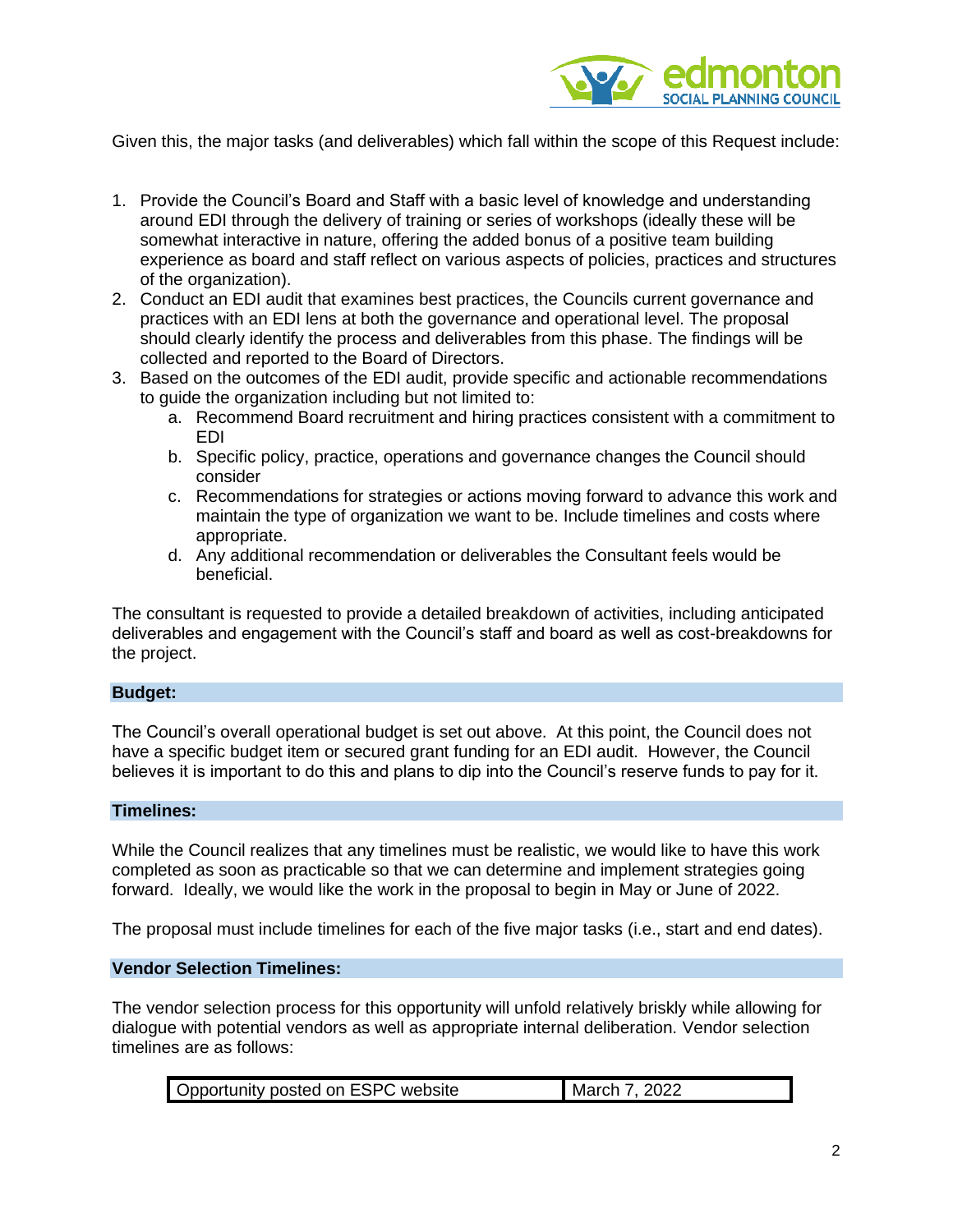

| Deadline for EDI consultants to proposal      | 17:00 on March 18, 2022 |
|-----------------------------------------------|-------------------------|
| Review of proposals by the Council            | March 21-April 1, 2022  |
| Offer to preferred EDI consultant             | By April 5, 2022        |
| Communication to unsuccessful EDI consultants | By April 8, 2022        |

## **Requested Proposal:**

Proposals submitted in response to this request must include:

- a proposed work plan outlining deliverables, major tasks and milestones to achieve the deliverables identified above, with costing for each major task and the project as a whole;
- concise information on the expertise/knowledge of the vendor, which could include descriptions of the consultant's previous completed projects and their outcomes related to EDI work in the non-profit sector;
- biographical information detailing the qualifications and experience of the consultant(s) who will be doing the work;
- a primary contact person(s) and contact information for the proposal; and
- a confirmation the consultant can complete the deliverable within the parameters of the budget.

The proposal should be formatted as follows:

- the total page count of the proposal, including supplementary information but not the cover page, must be no more than fifteen (15) pages (12 point font, 1" margins);
- two references, with contact information, must be provided; and
- electronic copies of the proposal must be submitted, in PDF, to the following e-mail address: [info@edmontonsocialplanning.ca.](mailto:info@edmontonsocialplanning.ca)

## **Proposal Assessment:**

The Council will review proposals based on the following considerations:

| Fit/compatibility  | Does the applicant demonstrate an ability to work<br>successfully with the Council's Board and staff?<br>Does the applicant demonstrate an ability to work<br>with a non-profit organization and volunteer board<br>members?    |
|--------------------|---------------------------------------------------------------------------------------------------------------------------------------------------------------------------------------------------------------------------------|
| Expertise          | Does the applicant demonstrate considerable subject<br>matter expertise, and experience in supporting<br>organizations with equity, diversity and inclusion<br>audits, particularly in the context of smaller<br>organizations? |
| Proposed work plan | Is the work plan reasonable, feasible and realistic to<br>achieve? Is the applicant prepared to answer probing<br>questions about its proposed work plan?                                                                       |
| Client knowledge   | Does the applicant demonstrate knowledge of the<br>Council and its role? Can the applicant demonstrate<br>that its approach reflects this knowledge?                                                                            |